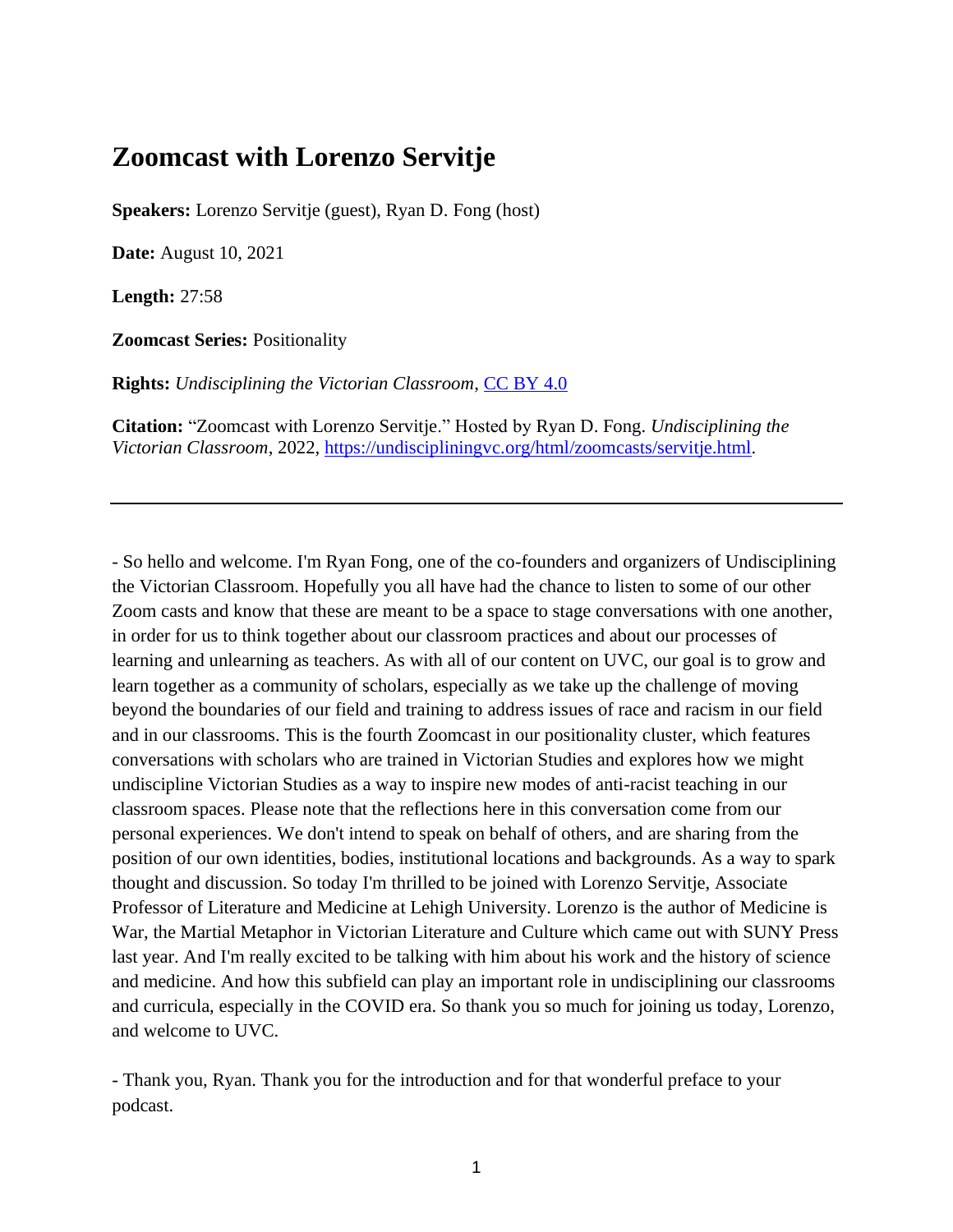- Great. So just to get things started here, can you maybe talk a little bit about your entry points into Victorian Studies as a field, and maybe more specifically the history of science and medicine in the Victorian period and the 19th century.

- I came into grad school, not knowing what I wanted to study literary wise. I just knew I wanted to study medical things and I had this, kind of, having studied exercise physiology and English in my undergrad and being unsure what I wanted to do. I ended up finding out that there was this scholar at UC Riverside named Susan Zieger, who wrote this book called Inventing the Addict, race, gender and sexuality in American British and British literature in 19th century. And I happened to be working at a gym at the time as a fitness instructor that was at a drug and alcohol rehabilitation clinic. So that ended up being the kind of serendipitous entry points where I saw that I could learn and study and research medical things in a kind of literary capacity. And that's kind of how I got started. My first two years, I didn't really nail down what I wanted to do. I just wrote about medical things and whatever kind of seminar I wanted to, whatever seminar I was in. And when I finally had to choose the period, I hadn't read a Victorian novel since, since I don't know when, and actually wasn't really necessarily that fond of it, of the literature. And in fact, I had actually actively avoided a class by Joe Childers on Dickens because it was like notorious for having to read Bleak House in a week and stuff. But I ended up choosing my field based on the period. And I wanted to think about what time period did I find most interesting in terms of the history of science and medicine. And I think it's not hard to make a case that it was the 19th century and that's kind of how I got steered toward the period. And the more I started looking into it, and the more I went beyond just kind of being wowed by Susan's book and really looking at the different dimensions in terms of places that she was looking at, cause her text is actually, but her monograph is both on American and British literature. I kind of got drawn more toward the British side and that's when I kind of declared my field. And so I guess I would say I started with the history of science and medicine first and the literature aspect came second.

- Great, yeah. I think there's actually several of us in the field of Victorian Studies that have a similar story. not through the history of science and medicine, but the kind of reluctant Victorianists, they're like, we thought we hated this, and then suddenly like, no, this is the thing. So that was my own trajectory as well, so.

- Okay.

- Yeah. So and I had a kind of a conversion moment in graduate school as well. And, so yeah, it's an interesting way in, I think, to the Victorians. Certainly there are plenty of those who are I'm sure watching and listening that were...

- You didn't always love .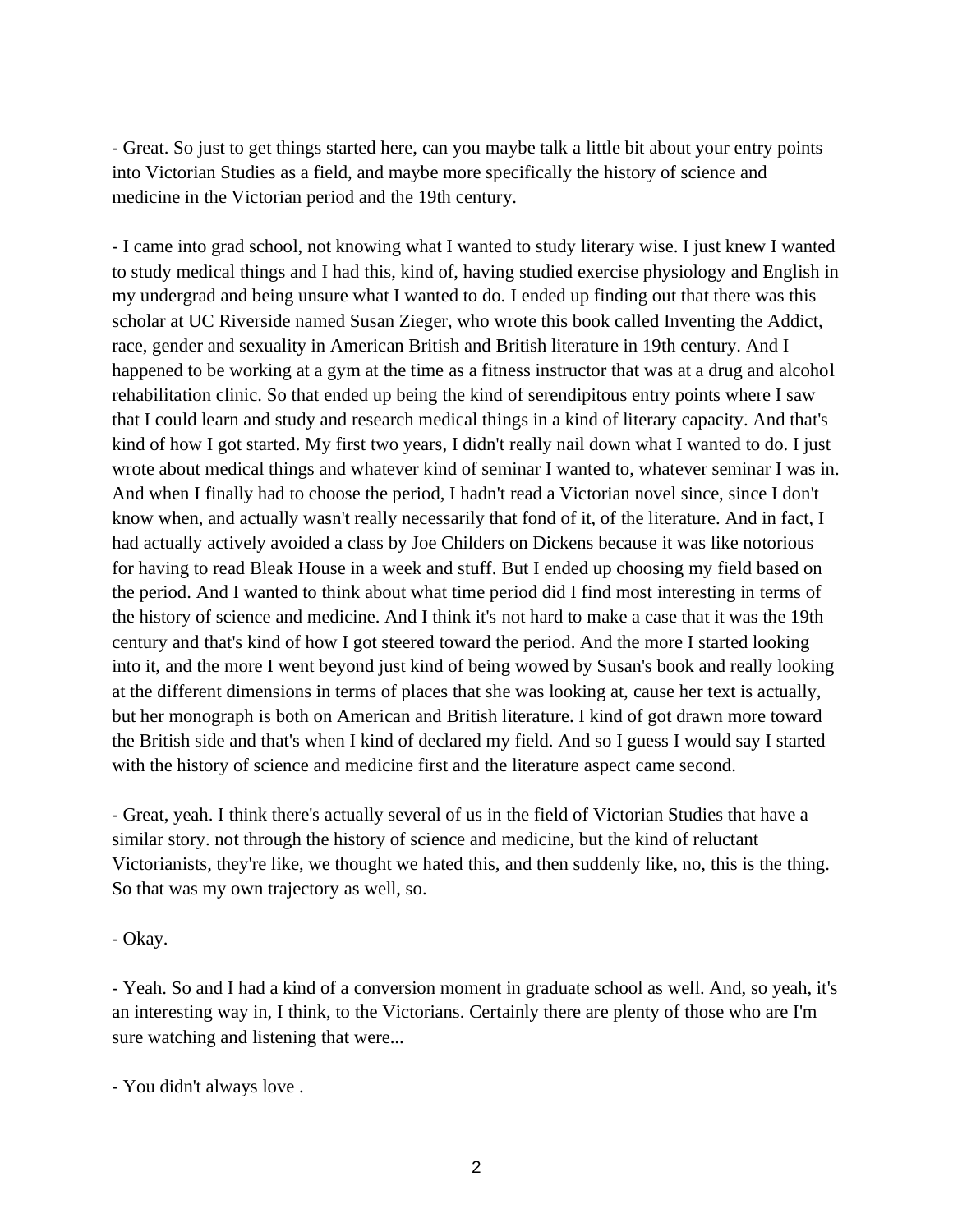- Yeah those dyed in the wool, yeah, that dyed in the wool people. But yeah, there's also this alternate trajectory, that I think is more common than we sometimes admit, so.

- A reluctant Victorian, that'd be a good series of essays.

- Great. So maybe I, you could talk a little bit about your book, which just came out a few actually probably more than a few months ago now from SUNY press and also an essay I know that you wrote and had recently published too about Jekyll and Hyde.

## - Oh yeah, thanks.

- And so, you know, this work that really is kind of, I think already kind of doing some of this undisciplining work, right by like bridging fields and bringing literary studies into some of these other fields of knowledge and academic studies. So can you just talk a little bit about your research and either in the book or in the essay or both?

- Sure. I'll start just by talking a little bit about disciplinary boundaries per se. I guess I was always, I was drawn to Victorian Studies also in particular, I should say, because I always heard this notion of interdisciplinary and you know, like particularly the journal, like I just remember hearing it kind of like with mystique and seminar, by the older graduate studies, like you can't just write about a single novel and it has to have some other kind of disciplinary inflection or dimension. And I guess I was always drawn to that idea and challenge. And so when I started to work on my book in terms of literature, it actually grew out of an essay in Susan Zieger's class on Victorian Media on Dracula. And I looked at how there was this metaphor of war kind of throughout Dracula and Dracula is also described as a disease. So I just kind of put those two things together. And as that sort of developed into something that I inflected in other kind of seminar paper forms, and eventually into a book manuscript. I started to really draw on different sources beyond, you know, of course, just readings of Dracula. And I started looking at history of medicine as a fields per se. So like Christopher books by Christopher Lawrence and histories of public health. Graham Mooney's history of surveillance, quarantine and isolation. And I started to become, this was became a really difficult space for me cause I always found it challenging to kind of do justice to the medical history of things and then the literary study of things. And that continues to be a challenge for me, but something that I guess I'm always drawn by. And then I guess to add another dimension to that is to take it beyond just literary scholars or interdisciplinary Victorian study scholars or medical historians over here, you have another group of health, humanists, or medical humanists who might be trained out of medicine and have an interest in literature or an interest in history and try to appeal and make that argument interesting to them. So that's juggling all those different audiences and discourses drawing on STS and bio-political theory, political race theory. And once I started to get into antibiotic work,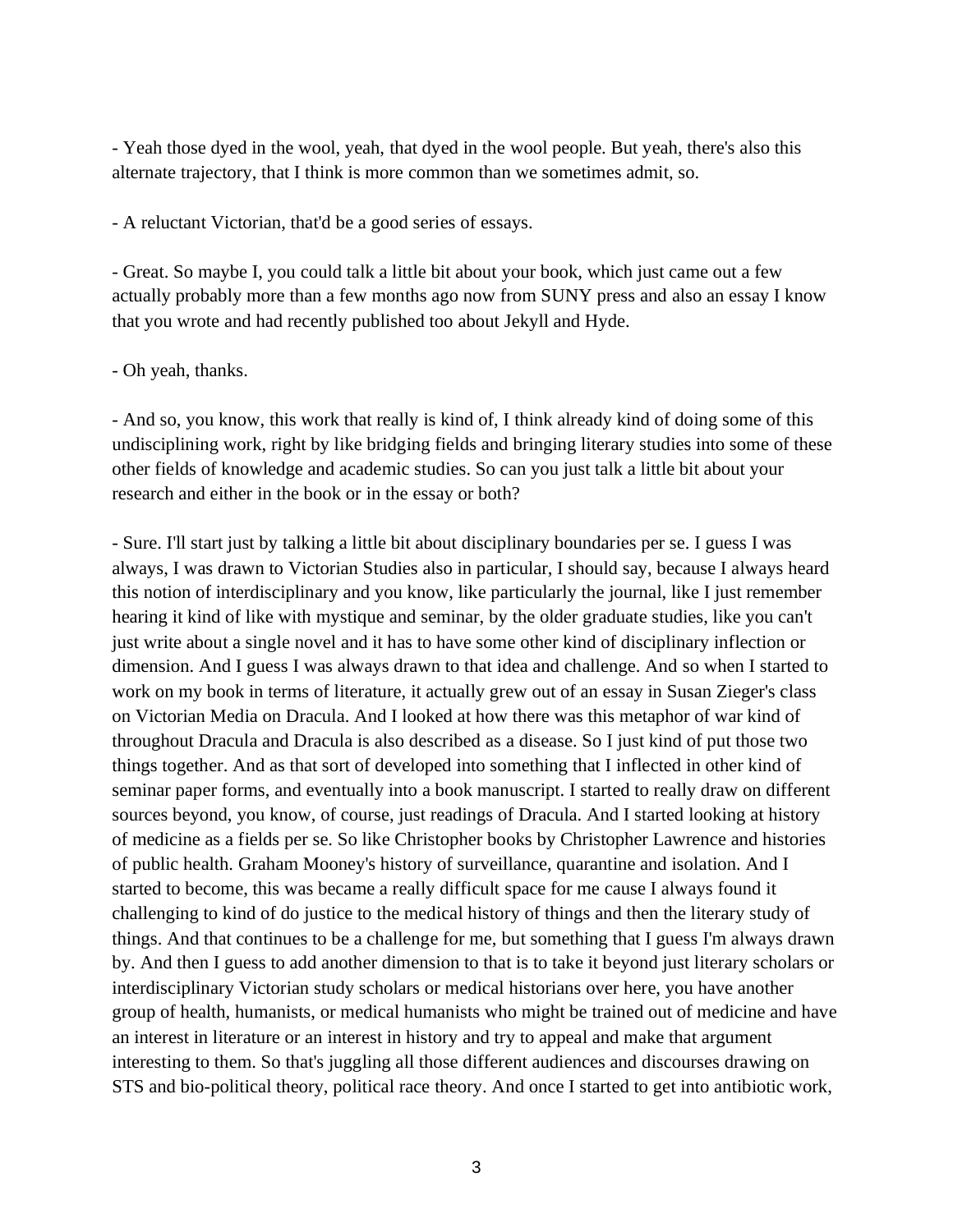I started to look much more at different kinds of eco environmental humanities, and then toxicology and environmental science. So that juggling is always been something I've been fond of, but it, at the same time, it continually drives stress and challenges and difficult readers reports. But even the most difficult attention sometimes I think produce good results.

- Yeah. Well, and on this theme of interdisciplinarity, I mean, I think, you know, just knowing a little bit about you know, outside the Zoomcast, I mean, you have, you're somebody who I feel like it's like, it's not just somebody who's interested in interdisciplinarity, but like committed to it. Like you have double, triple, quadrupled down. So in the sense of like, not just trying to kind of dabble, which I think a lot of us literary critics do--and it's like okay, I'm gonna kind of learn and dabble in these other things and kind of bring this in.

- I dabble.

- You actually, certainly dabble. But you also have like real commitment. So I understand that you're getting a Master's in Public Health right now.

- Yes.

- Is that correct?

- Yes, I am a grad student.

- So I mean that, that, like, you're a grad student. I mean that's like next level commitment here. So I'm just kind of curious to hear you talk about the decision to do that and kind of some of the things that as you're working on that degree, like what are your, what the kinds of connections that you're seeing and the enhancements that you're seeing in this discussion and this interdisciplinary nexus.

- Okay, great. Cause there are also not enhancements. There are things that like gone wrong sometimes. Yes, so as I started to delve in my book and I was really trying to do justice and do be beyond dabbling the history of medicine when I was trying to speak to that health humanist audience and try to make it a little bit more relevant, at least in my afterward chapter and some of my other work. So I started looking to antibiotics in the 20th century and then in contemporary medical discourse and public health. I was often citing and looking at epidemiological studies to say site like in the back, like the incidence rate, the mortality rate and looking at all these different studies and I was citing them. So I had an interesting experience about medical with a historian medicine a while back ago when I was in grad school, when I was writing about heart of darkness and tropical medicine and quinine. And I was talking about quinine as a weapon of empire and he gave me this really good feedback that said like, you know, the most recent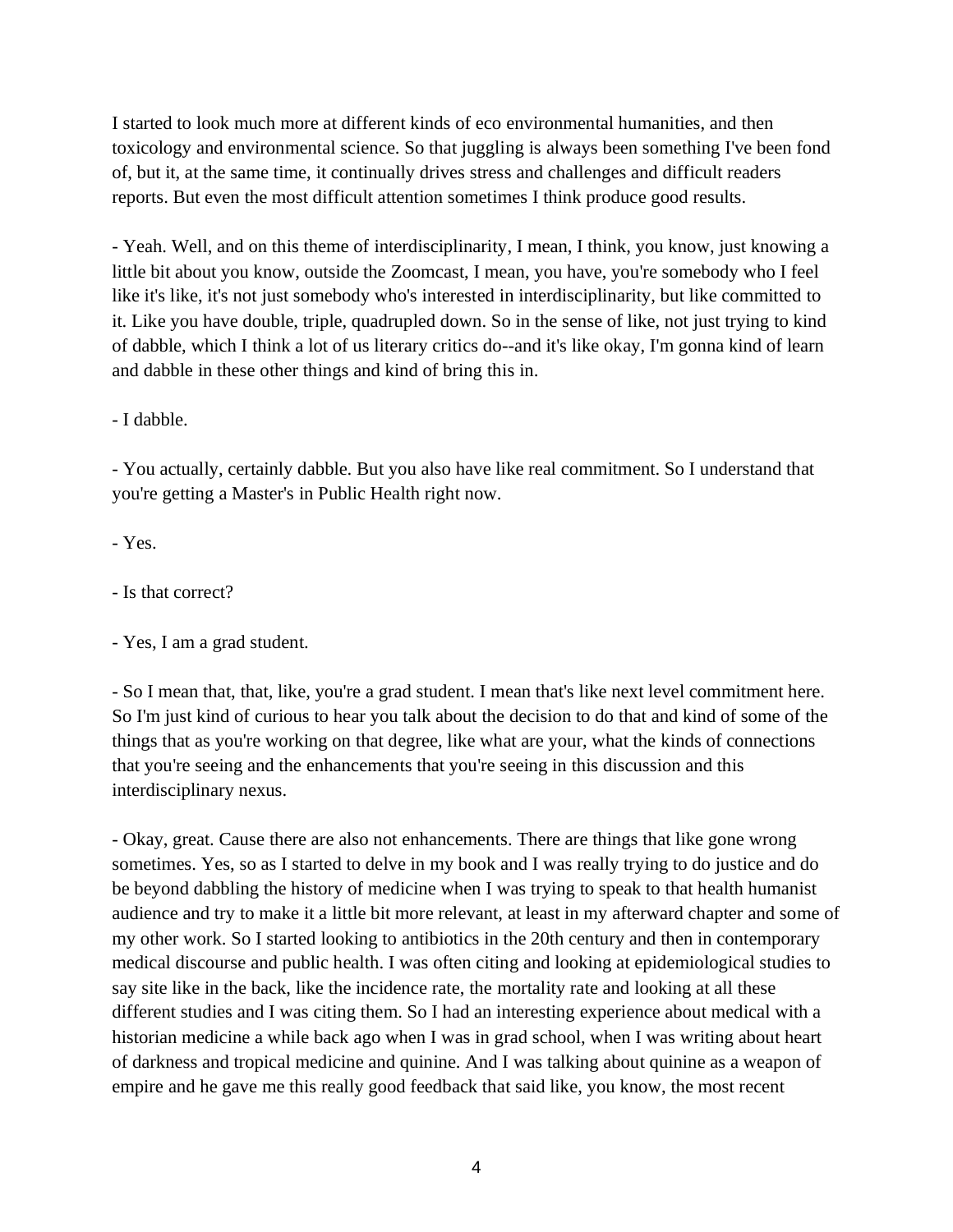medical historical work has actually been talking about mosquito nets and hygiene practices rather than quinine. And so the deal was, as I was reading his medical monograph from like seven years ago, and I wasn't really caught up with the field of the history of tropical medicine, even more specific. So that kind of freaked me out, but also kind of made me try to become vigilant. And the same, I had the same feeling again, when I started to cite more work in epidemiology, public health, microbiology to do this work that I've been doing on antibiotics. And I always had really generous colleagues that I could call and just be like, Hey, is this, you know, is this right? Is my characterization of this correct and accurate? Is it just, or is this a good study to site? Like, it looks statistically significant. And I could go back and this P value is below five. So it looks good, like, is this okay? So I kept doing that all the time and you know, one wanted to stop like drawing out other people's generosity all the time, but too wanted to really feel like I was qualified to speak about something that is, has a really interesting and problematic past. And, you know, as we know, the past is never really the past, but something that's actively affecting our lives right now and will in the future much, you know, in the way that we talk about the history of racism and slavery and much in the same way that we talk about climate change, I really wanted to do it accurately. And if I wanted to speak to audiences beyond people that were just interested in literature and medicine in medicine and history, but if I wanted to speak to epidemiologists or people that do public health or people that do public policy, I wanted to be conversant in their language. And that's when I kind of made that commitment.

- Yeah, and so I can't help, but, you know, think about the connections, obviously that, this work that you're doing, like, and the timing of all of this with the context of COVID. I mean that this must just be kind of a wild time for you to be so steeped in this already from your, you know, these discourse from your dissertation expertise and transforming that into a book. And then going head first into this, this Master's in Public Health program. So I'm just wondering, like, how are the different pieces coming together? I mean, it, for you, or like -- it seems like this is like super relevant stuff, right. To think, be thinking about the history of this, this in the, in our present moment. Like, you don't have to make a case for relevancy because it's almost like too obvious.

- Yeah.

- So I'm just wondering how you, how you're piecing that together.

- Well, that's interesting because particularly around COVID, you know, before COVID, I'd been talking a long time and I wasn't the only one of course that like, we had this way of talking about medicine as war and it has the history and it's problematic. And like as soon as like COVID happened and you know, we had a particularly problematic nationalist response and you know, the Martial Metaphor became so visible that like everybody was talking about it and people were writing really good op-eds and journalistic articles on it, Ed Young in particular in the Atlantic,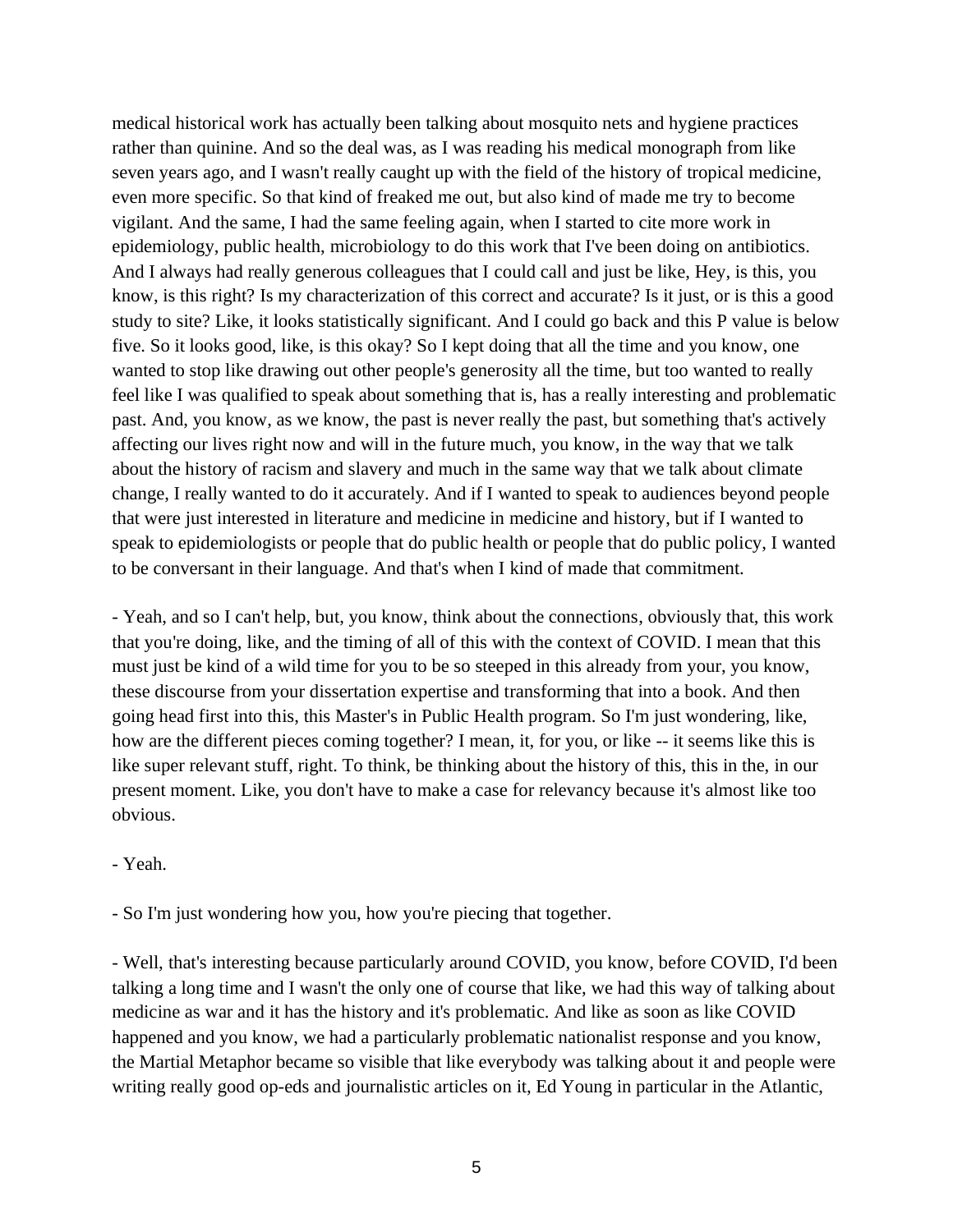but there was just some like really good takes on it. And like on the one hand I was a little jealous cause I was like, I've been working on this for five years, but then it immediately became relevant. And the stakes of it, like literally the lives started to kind of weigh on me in a really difficult way. Not that I felt that I was responsible, but it's when I started talking, when I was thinking about like the problematic language of collateral damage and, you know, I ended up writing a piece for some atmosphere and STS online journal. And I was thinking about these signs, I would say that would say, thank you for your sacrifice to you know, all the frontline healthcare workers and you know, that kind of started to be gut wrenching because of course this was around the same time that like, you know, the social determinants of health started to become like a word that more people knew also outside of public health and outside of people who studied race and inequality. So it became really gut wrenching that some of these things from fiction and that happened historically like were happening so quickly and visually that the relevancy to be honest with you was not, did not feel good to deal with. And I ended up writing that blog about it because I just didn't know how to deal with it.

- Yeah, and I'm, curious is too, I mean, it's like here, you know, with UVC, we're really trying to kind of make connections right. And bring out this emphasis on race and racism and histories of race and racism, and colonialism and empire in our period and kind of really bring that to the fore. Right and so I'm just kind of curious how, you know, given your expertise in training as a Victorianist thinking about those first seeds in Susan's book right. Which is about opium and which is so highly racialized -- like, what is it, how are you seeing that really, what kinds of connections are you seeing right now as you're kind of talking about this with colleagues who are thinking about these issues today?

- Well, in terms of antibiotics, I think the most interesting connection I'm seeing there is one around the rational use and irrational use and how that becomes sort of like the fix that we develop protocol and if you use them rationally and if you have proper diagnostic techniques, like you know, we can ration them accordingly. But of course, like in Zimbabwe, Uganda, and you know, other parts of Africa or in Thailand, like, you know, they're used, irrationally, there are gray markets. And that becomes a lot of the discourse and a lot of the kind of ways that race was naturalized. And, unfortunately, I think even in the ways that they're doing it in with good intentions in global health and public health, it often is inflected in really problematic ways. And I think a lot of this has to do with the way that there are long histories of empire and colonialism that have shaped how disease and health is parceled out distributed and how the frequency of it in certain places. But that is just become naturalized. So like you know tuberculosis used to be endemic to Britain. It used to be endemic to the United States, particularly the Southern United States, but it's endemic to, you know, India or certain parts of Africa. And we just naturalize it as such as being, this is a disease of the place it's endemic. It's no longer epidemic. So I often see what I can contribute is asking about like well, what's the assumption, or what's, how did we come to this? Like naturalization of this idea?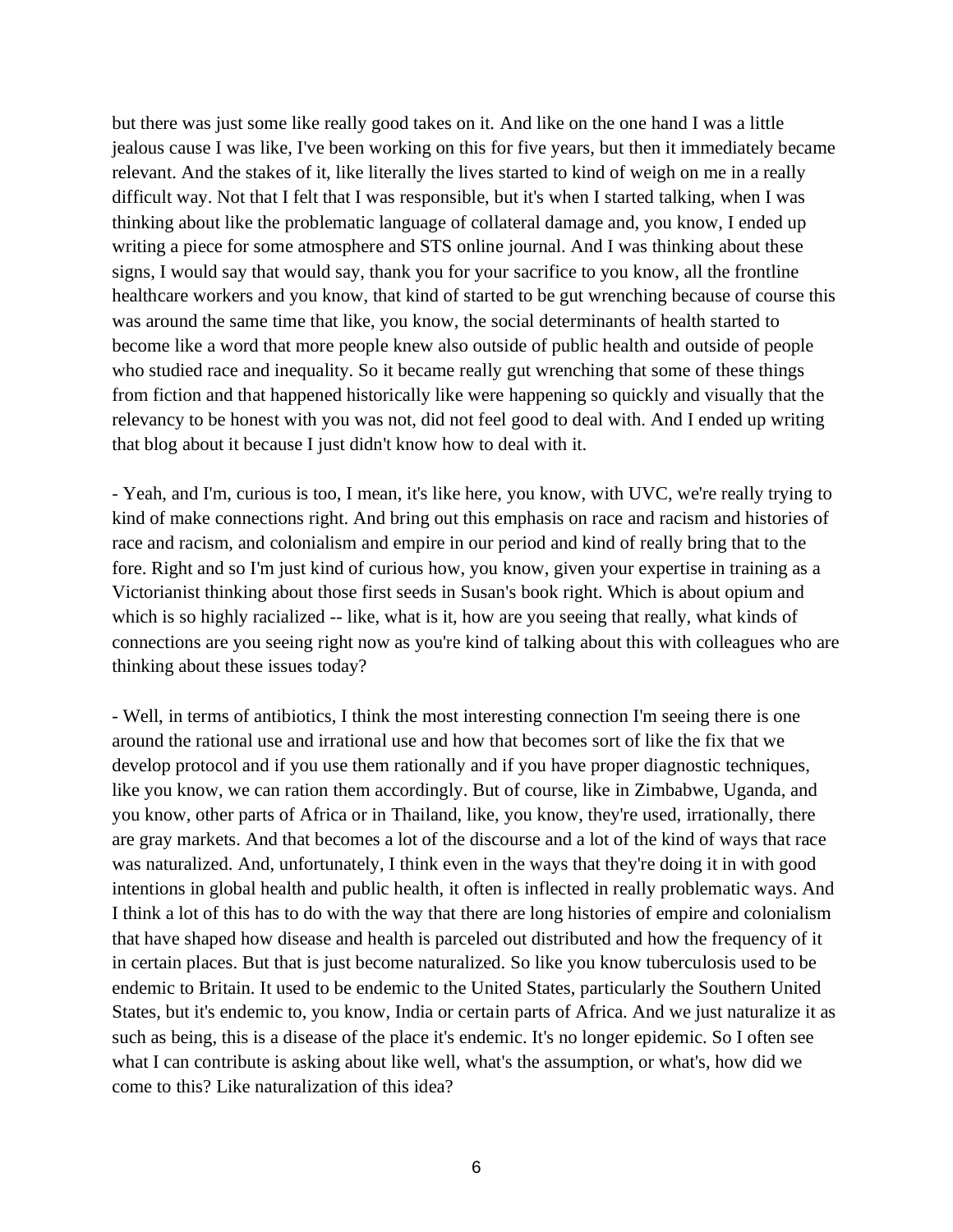- Yeah.

- And a lot of it going back to how tropical medicine was so foundational to the expansion of the scramble for Africa, and then sort of got re-inflected in a less negative ostensibly negative inflection in the 20th century, and then got wrapped up with global health. We still see sort of histories of the black man's burden. But we also see like really, I think a lot of sort of narratives and power relations that are really easy for us to see and are really easy for students to see in Victorian literature, you know, by way of a kind of cognitive estrangement, but it's harder for us to see in the present, but I think using sort of history and the kind of continuity of power structures and inequality, particularly around race is a way to kind of put pressure on how that's working in the present. And rather not just saying like, look, somebody made a mistake at one point, and that's how we got here. And we just won't make, make that mistake again, like, you know, eugenics, like we learned about the Holocaust and we learned about like eugenics and we won't do that again. And, you know, that's the wrong lesson to learn from that. We won't do the skimpy experiment again, cause we learned about it and we won't do it, but you know, the same kind of thing still happens in different forms just cause the structure is still there. And in fact, because it's less ostensibly visible in some ways it's more insidious and harder to see. Although COVID of course kind of like retrenched that back and brought back all these things that we thought were ostensibly from the past, back to the present.

- Yeah.

- And this happened not just for people who are, you know, of marginalized communities who perpetually have experienced this, but you know, people of privilege who hadn't had their rights and kind of lives in feelings of precocity in which had an experience that in ways that other people hadn't, it all of a sudden kind of very much came to the fore.

- Yeah.

- Now surprisingly and I don't, I certainly would've never imagined this in any version of an apocalyptic or science fiction novel or anything the way it played out the way it played out that it did everybody didn't get on board or it's of, there's been such resistance still along the way. I would've never imagined that.

- Yeah.

- So I think maybe I deviated from your question a little bit.

- No, that's great. And I mean, I guess, you know, as we kind of think about wrapping up the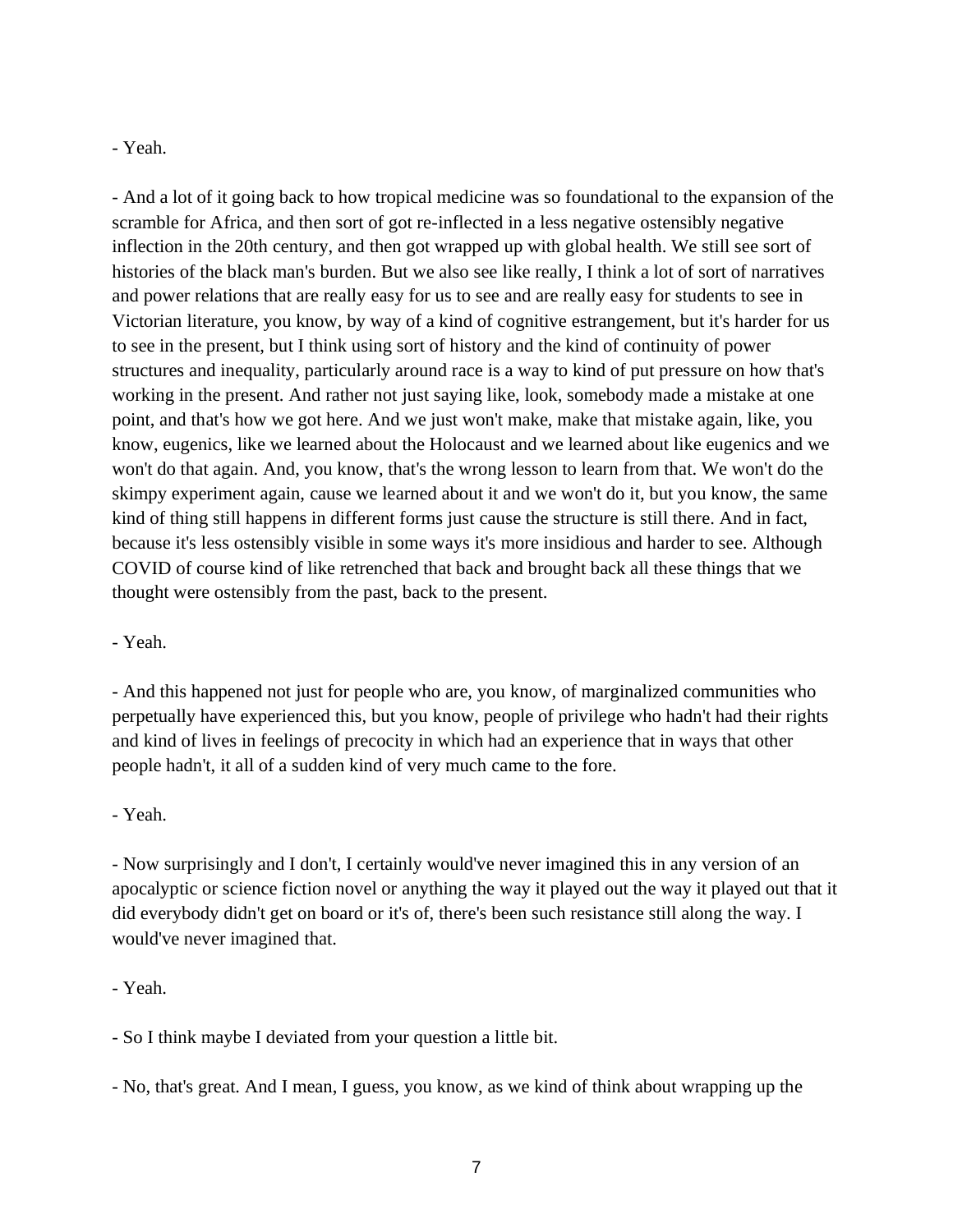conversation soon here, I mean, how do you bring this into the classroom with your students? I mean, what are some of the things that, you know, especially in your classes, on the 19th century, like how do you bring this in, you know, how do you raise these discussions? What are they bringing to the classroom and the kinds of connections that they're making?

- I think since most of the students I teach are actually not English students. Most of my class, most of my teaching goes in our health medicine society program. So usually they're psych majors, bio majors, we're getting a lot of international relations majors, but they're all double majors in something, something sciencey and then health medicine in society. So they already have a kind of interdisciplinary mindset. But one thing I try to do with my students is, have them always try to bring their trained disciplinary perspective, you know, whether it be anthropology or sociology or psychology, bring that to bear on what we're doing. So I'll learn something kind of selfishly, but it certainly contributes to the conversation. So that's one way I kind of raised discipline and undiscipling in the classroom. With regards to race and inequality. As I mentioned with historical things, particularly something like Dracula, for instance, it's not hard for students to see and once they kind of get that familiar with the tropes and, you know, particularly in Victorian Studies, the racialization of class in Victorian England or so sort of like has xenophobia as medicalised disease. I mean, it's like rarely apparent, but you know, once they read that, that sort of translates to seeing how it happens now and it just wasn't visible and it still remains. So I think, the kind of cognitive estrangement happens. Usually I do it by teaching both the fiction along with biomedical pros, from the period. So medical articles from the period and seeing how they can apply literary techniques to reading whatever story might be emerging from there or the figurative language that they use. And ultimately like in some of the final work in the classroom, we'll try to take a more contemporary article that might be doing this kind of stuff, particularly around say the social determinants of health and talking about something like racial markers of racial disciplines or race correction. And the same kind of work of naturalization or flattening of race, ostensibly even under good intentions, they can start to see the operation of language and assumptions and history when they start to look at citations and we start to look at that kind of stuff, we can just see how things get entrenched in biomedical discourse and then in public imaginary by sort of doing the close reading and the historical research and the bibliographic work that we train them to do. And that's kind of how I bring it into the classroom. And I get really frustrated now because your own research has taken on a really bad connotation these days. But like, you know, look at the citations and if they're, you know, citing something about race and it's from like 1957, like if we're looking at asthma correction, there's a wonderful book here I have to pitch it's Lundy Braun's Breathing Race into the Machine, that I often teach in that classroom medical humanities. And it's about the history of the spirometer. Which actually starts in England to be used in insurance and as a kind of classes thing. But then it gets transplanted to the United States and it's used to kind of make a difference between black lungs and white lungs. And these kind of statistics stayed around and remained sided and then ended up continued to be hardwired into spirometers used today. And so race correction particularly